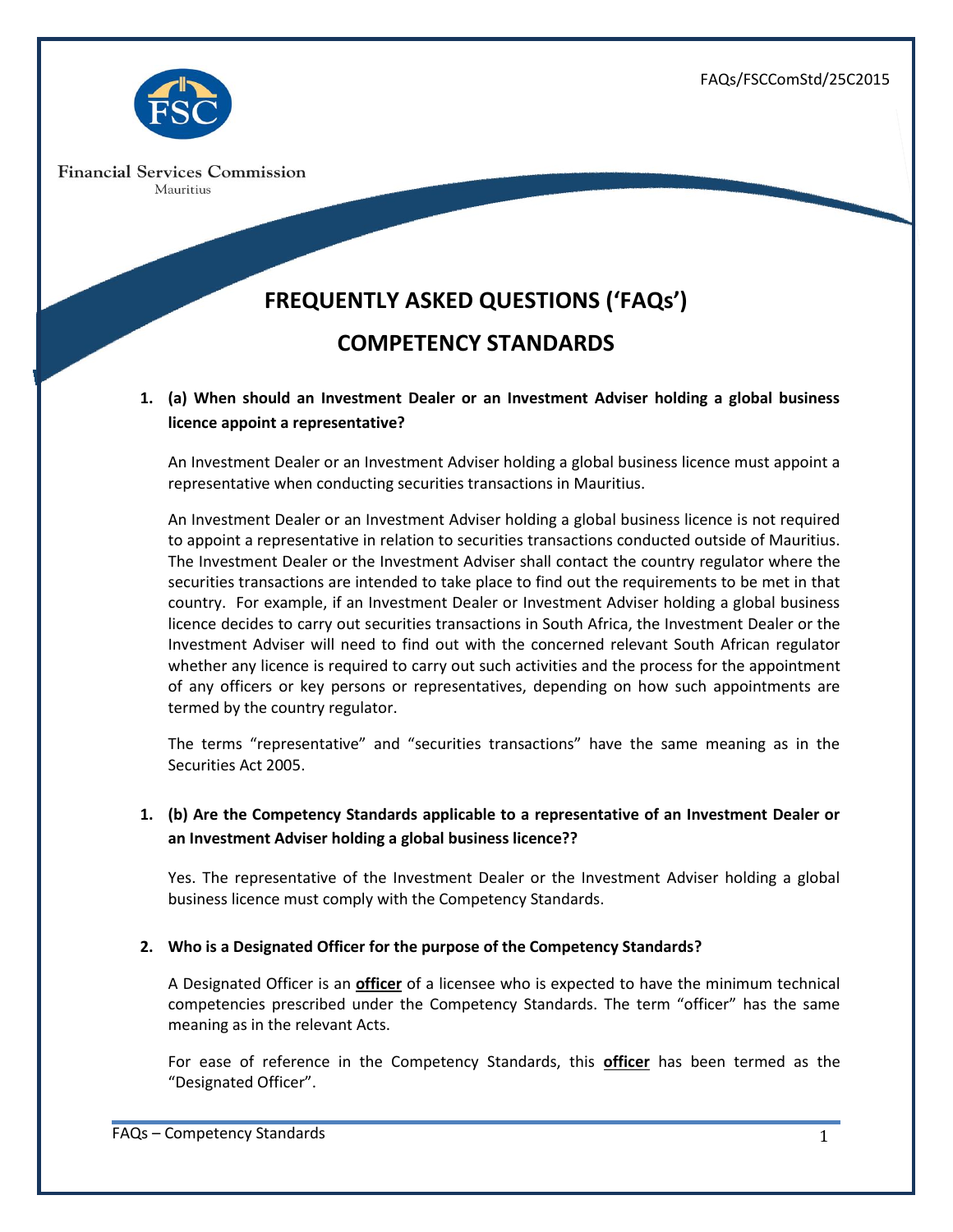#### **3. Can the same Designated Officer be appointed by more than one licensee?**

Yes. The Designated Officer must ensure that sufficient time and attention is given to the affairs of each licensee in which he or she is appointed to serve.

## **4. Can a director of the licensee be appointed as a Designated Officer and in the affirmative, should another approval be sought from the FSC Mauritius in this respect?**

A director, who is an **officer** of the licensee, can be appointed as a Designated Officer. Please refer to the information given in question 2.

If prior approval has already been sought from the FSC Mauritius for the appointment of the director as officer of the licensee, the licensee needs only to notify the FSC Mauritius that this officer will be the "Designated Officer" for the purpose of the Competency Standards.

Notwithstanding the above, each proposal will be assessed on a **case-to-case** basis and on its own merits inter-alia depending on the proposed Designated Officer's competence and taking into consideration the functions that he or she carries out or proposes to carry out.

## **5. (a) Can a CIS Manager, engaged solely in the management of a Collective Investment Scheme or a Closed-End Fund targeting expert and/or sophisticated investors, apply to the FSC Mauritius for an exemption from compliance with the requirements as set out in the Competency Standards?**

Yes. A CIS Manager, engaged solely in the management of a Professional Collective Investment Scheme and/or an Expert Fund and wishing to be exempted from compliance with the requirements as set out in the Competency Standards, may apply to the FSC Mauritius for such an exemption.

In relation to such a request for exemption, the CIS Manager should demonstrate to the FSC Mauritius how the expert and/or sophisticated investors of the fund are able to form their own view of the competence of the officers of the CIS Manager.

A CIS Manager, engaged in the management of other types of Collective Investment Schemes or Closed-End Funds targeting retail investors, must still comply with the Competency Standards.

Please refer to the Circular Letter [reference number: CL250315] issued by the FSC Mauritius for more information.

#### **5. (b) Are the Competency Standards applicable to a CIS Manager holding a global business licence?**

Yes. A CIS Manager holding a global business licence must comply with the Competency Standards.

Please refer to the Circular Letter [reference number: CL250315] issued by the FSC Mauritius for any applicable exemption.